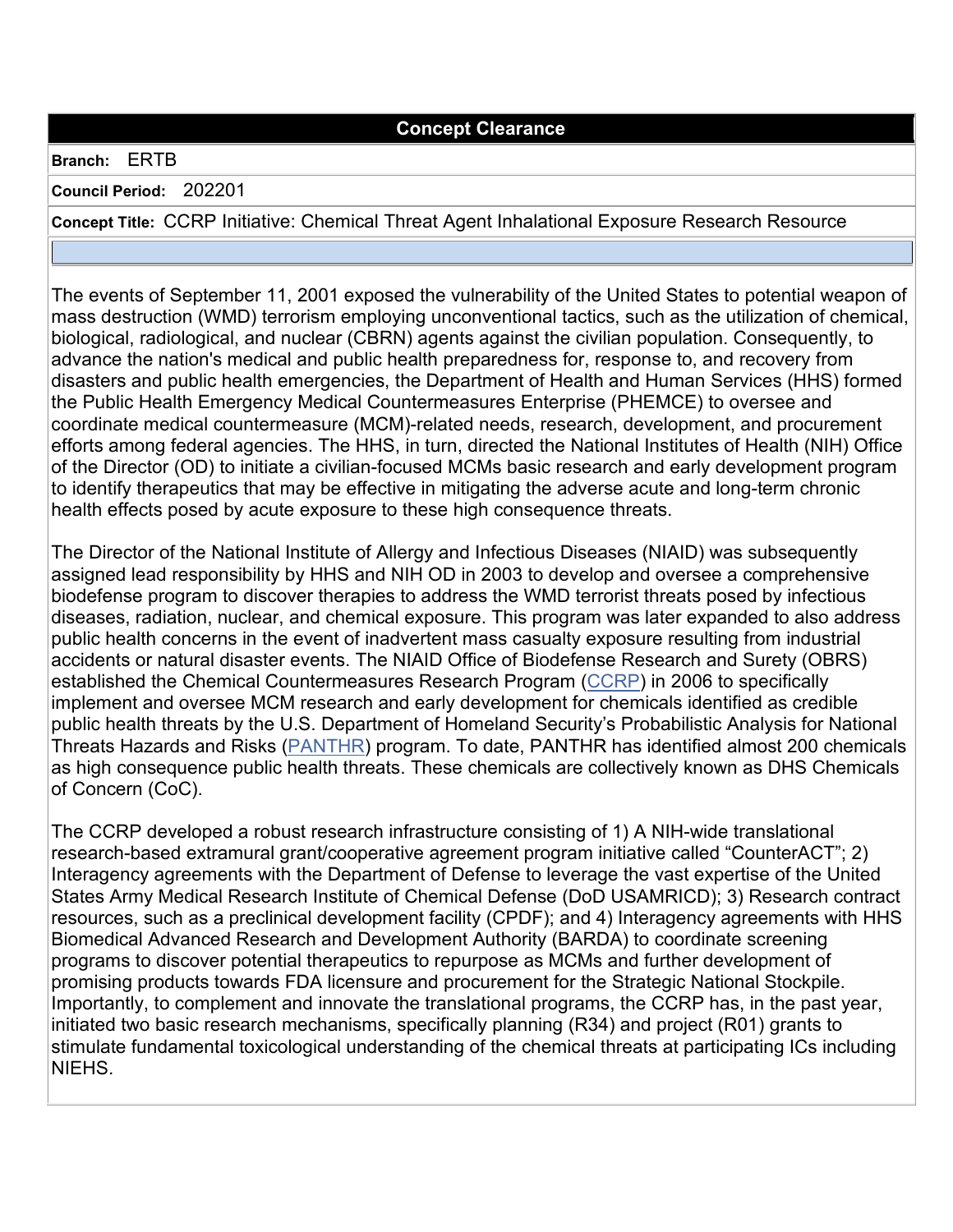The CCRP extramural grant and cooperative agreement program is funded by NIAID but administered by partner ICs across the NIH in recognition of and to leverage the vast expertise available at the participating ICs. The NIEHS is the lead IC overseeing the CounterACT pulmonary threats portfolio. Over the past 15+ years, the CCRP's trans-NIH CounterACT translational portfolio has supported an extramural research programs consisting of three different mechanisms that funded Centers of Research Excellence (U54), identification and optimization of lead MCMs (U01), and exploratory research projects (R21) that aligned with the priorities of BARDA/HHS- and DHS-recognized threat agents. The NIEHS-led translational research pulmonary portfolio has been highly successful overseeing the transition of three candidate MCMs from the CCRP to BARDA for advanced development. For more information, please see [NIEHS CounterACT.](https://www.niehs.nih.gov/research/supported/centers/counteract/index.cfm)

## **Research Goals and Scope**

A recognized critical need of the CCRP chemical MCM discovery and early development initiative is access to facilities with inhalational capabilities that can expose animal models to highly toxic chemicals (including simulating real-world exposure scenarios) and equipped with appropriate strategies for protection and control. There are limited number of facilities capable of inhalational studies mimicking 'real world' exposures for the high threat chemicals of interest to CCRP.

To alleviate this issue and increase access, the major goal of this concept is to support the development of dedicated Inhalational Exposure Core facility(ies) to support the research needs of the CCRP. This Core facility may work with current CCRP-funded investigators to develop standardized protocols to expose diverse animal models to toxic agents of interest to the program. The Exposure Resource and Coordination Core will have three components - (1) Administrative Core, (2) Research Core that develops and standardizes inhalation exposure protocols as well as supports biological sample collection, storage, and transport, and (3) Coordination Core that manages exposures for current and future CounterACT grantees.

The overall goal of this initiative will be to establish a network of exposure resource and coordination cores that will serve as national infrastructures coordinating the discovery and early-stage development of candidate MCMs across the CCRP-supported extramural fundamental and translational research grant and cooperative programs.

## **Mechanism and Justification**

This joint NIEHS-NIAID FOA will support establishment of dedicated Inhalational Exposure and Coordination Cores to support the overall CCRP initiative. It will support the most critical needs of the program by providing exposure Core resources to study fundamental, systemic mechanisms of toxicity of diverse CoC and coordinate collaborative research efforts across the CCRP. This FOA will utilize the U24 mechanism. This FOA will be co-funded by NIAID (with oversight by the CCRP) and will address the CCRP's mission to advance fundamental chemical toxicology research to inform MCM developments - [doi: 10.1002/ddr.21707.](https://pubmed.ncbi.nlm.nih.gov/32573018/)

This solicitation will provide resources to stimulate research on a diverse list of CoC with potential to develop suitable animal models to gain mechanistic understanding of acute pathophysiology, and assay development for MCM target identification. Anticipated research efforts derived from the Exposure